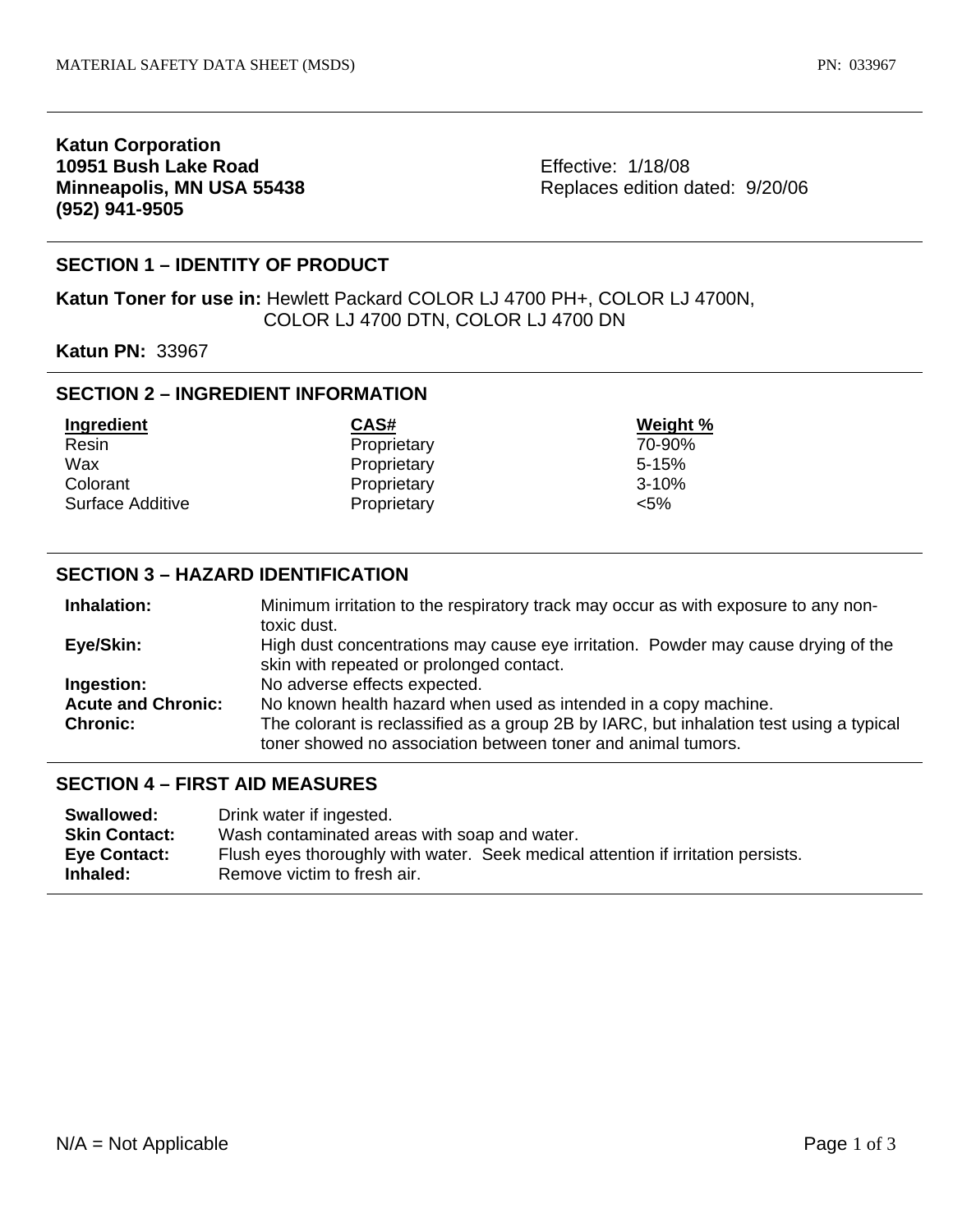#### **SECTION 5 – FIRE-FIGHTING MEASURES**

**Flash Point and Method:** N/A **Flammable Limits in Air:** N/A **Fire Extinguishing Media:** Water fog, foam, dry chemical, CO2 **Unusual Fire and Explosion Hazards:** None

# **SECTION 6 – ACCIDENTAL RELEASE MEASURES**

**Steps taken in case material is released or spilled:** Vacuum or sweep up as with any non-toxic powder.

### **SECTION 7 – HANDLING AND STORAGE**

| <b>Storage Temperature:</b> | Standard room temperature (68°F). Avoid excessive heat.           |
|-----------------------------|-------------------------------------------------------------------|
| <b>Special Sensitivity:</b> | Do not store next to strong oxidizers.                            |
| <b>Precautions:</b>         | Eye protection and respirators may be required for bulk handling. |

## **SECTION 8 – EXPOSURE CONTROLS**

| <b>Respiratory Protection:</b>                 | Not necessary.                                  |
|------------------------------------------------|-------------------------------------------------|
| <b>Ventilation:</b>                            | Mechanical ventilation is acceptable.           |
| <b>Protective Gloves:</b>                      | None required when product is used as intended. |
| <b>Eye Protection:</b>                         | None required when product is used as intended. |
| <b>Other Protective Clothing or Equipment:</b> | None required when product is used as intended. |
| <b>Work/hygienic Practices:</b>                | Avoid breathing dust if sample is spilled.      |

### **SECTION 9 –PHYSICAL AND CHEMICAL PROPERTIES**

| <b>Boiling Point:</b>                               | N/A         |
|-----------------------------------------------------|-------------|
| Specific Gravity ( $H_2O=1$ ):                      | $1.3 - 1.8$ |
| <b>Relative Vapor Density (Air=1):</b>              | N/A         |
| <b>Relative Evaporation Rate (Butyl Acetate=1):</b> | N/A         |
| <b>Physical State:</b>                              | Solid       |
| Odor:                                               | Faint       |
| <b>Solubility in Water:</b>                         | Insoluble   |

## **SECTION 10 – STABILITY AND REACTIVITY**

| <b>Stability:</b>                                                                 | Stable                                                                                 |
|-----------------------------------------------------------------------------------|----------------------------------------------------------------------------------------|
| <b>Condition to Avoid:</b>                                                        | Avoid open flame                                                                       |
| Incompatibility (Materials to avoid):                                             | None with common materials with which the product may<br>reasonably come into contact. |
| <b>Hazardous Decomposition or Byproducts:</b><br><b>Hazardous Polymerization:</b> | Toxic Decomposition products formed on combustion.<br>None                             |